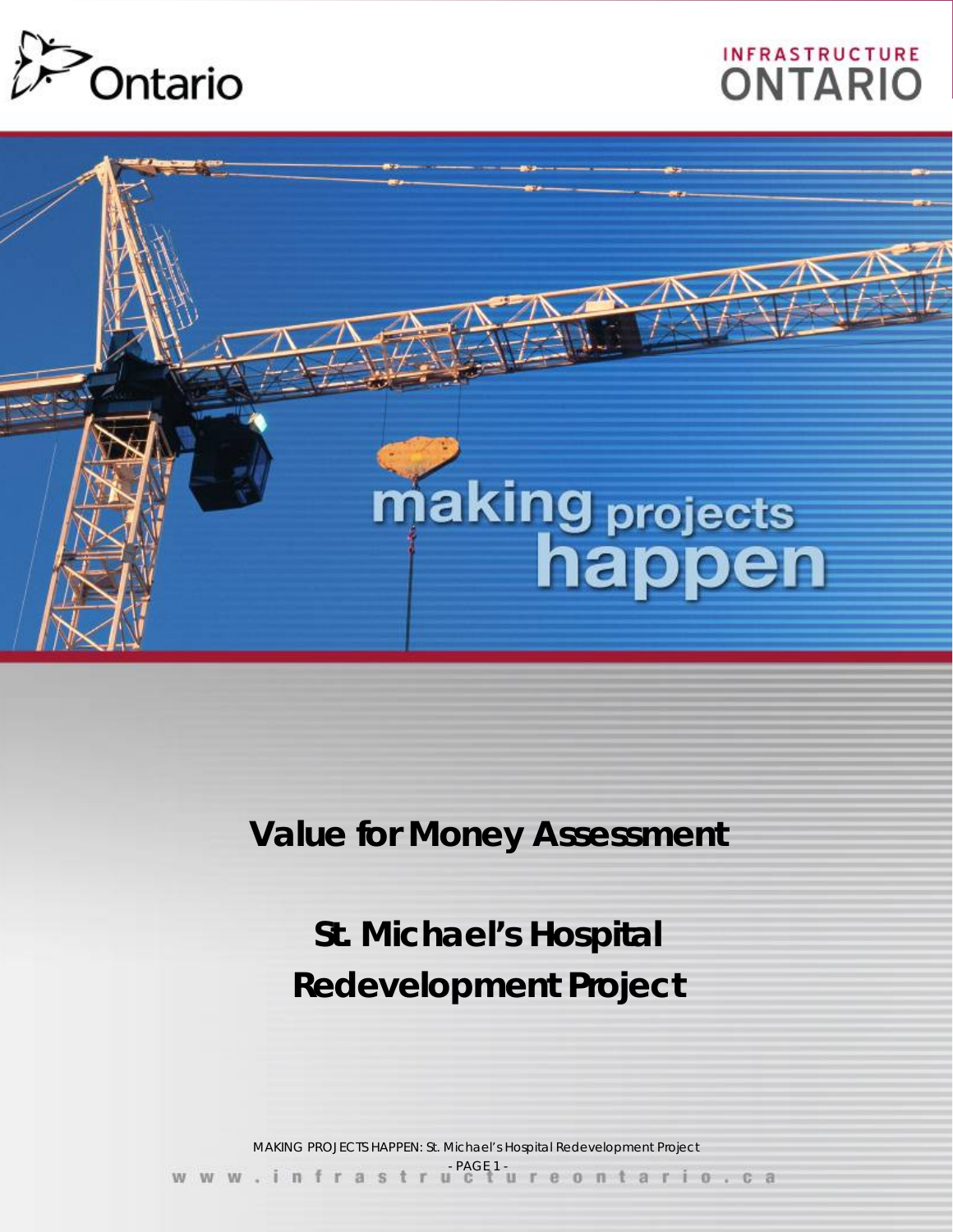#### making projects happen



Ernst & Young Orenda Corporate Finance Inc. Ernst & Young Tower 222 Bay Street, PO Box 251 Toronto, ON M5K 1J7

Tel: +1 416 864 1234 Fax: +1 416 943 3365 ev.com

Ms.Jennifer Quinn 27 March 2015 Senior Vice President, Transaction Finance InfrastructureOntario 777 Bay Street, 9th Floor Toronto,ONM5G2C8

Dear Ms. Quinn:

#### **Re: Value for Money Analysis – St. Michael's Hospital Project**

Ernst & Young Orenda Corporate Finance ("EYOCF") has reviewed the Value for Money ("VFM") assessment for the St. Michael's Hospital Redevelopment Project (the "Project") at the Financial Close stage. The analysis was prepared following the principles of an Infrastructure Ontario ("IO") VFM analytical framework which is consistent with approaches used in other jurisdictions.

The VFM assessment is based on a comparison of the total project costs of the Project under:

The traditional delivery approach, as reflected in the Public Sector Comparator ("PSC") model; and

The Alternative Financing and Procurement ("AFP") model estimation of the total project costs, as reflected by the Adjusted Successful Bid.

The VFM as noted above was prepared by applying an estimation of project risks under the traditional and AFP scenarios to the construction cost estimates as reflected in the Adjusted Successful Bid. The cost information and other underlying assumptions were not independently audited for accuracy or completeness.

The results of the VFM assessment demonstrate an estimated VFM cost savings of 20.7 % by using the AFP approach to deliver the Project in comparison to using the traditional delivery approach.

Yours sincerely,

Einst o Young Dierda<br>lorporate Finance Irc.

ERNST & YOUNG ORENDA CORPORATE FINANCE INC.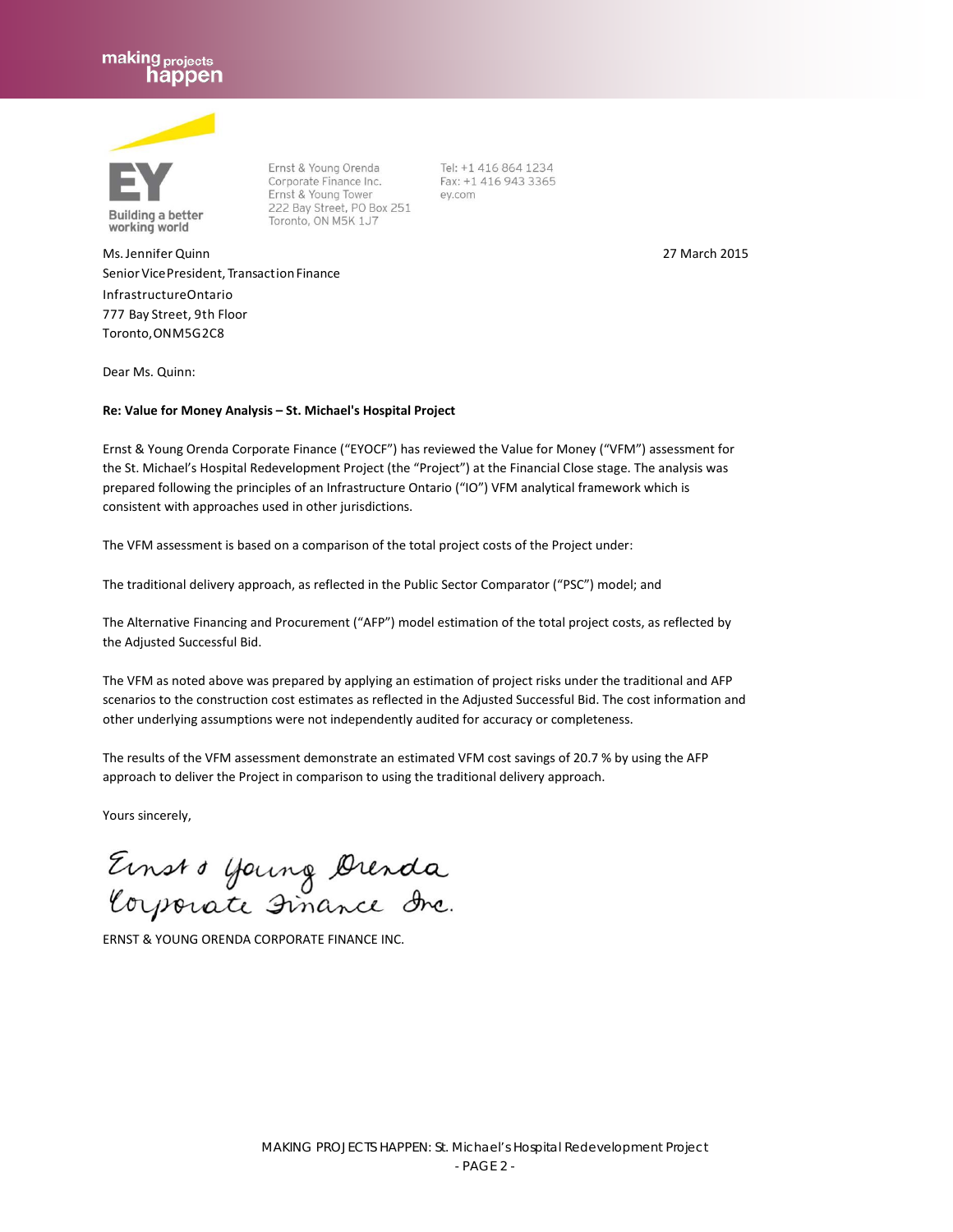

December 12th, 2014

Mr. Michael Inch Vice President, Procurement **InfrastructureOntario** 777 Bay Street, 9th Floor Toronto, Ontario M5G 2C8

#### **Subject: Alternative Financing and Procurement for the St. Michael's Hospital Redevelopment Project RFPNo. 13-159P**

Dear Mr. Inch:

P1 Consulting was retained to perform fairness auditing services and provide an independent attestation on the St. Michael's Hospital Redevelopment Project (the "Project) procurement process. Our mandate was to review and monitor the bid documents and communications, provide advice on best practices, review and monitor the evaluation and decision-making processes that are associated with the Request for Proposals (RFP) to ensure fairness, equity, objectivity, transparency and adequate documentation throughout the evaluation process.

The Project involves the redevelopment of SMH through a design-build-finance project ("DBF") delivery method pursuant to the Alternative Financing and Procurement ("AFP") model. The centerpiece of the Project is a 17-storey patient care tower (~250,000 GSF) at the corner of Queen and Victoria that connects the existing wings, creating a unified and more efficient hospital campus. The tower will provide state-of-the-art facilities for programs now challenged by older spaces, including respirology, orthopedics, oncology and critical care. The new tower will allow for major upgrades  $\sim$  150,000 GSF) in the existing buildings on either side, with some existing units expanding directly into the tower itself. This expansion will create a seamless and more efficient layout of services and connecting routes. Changes include creating a new ambulatory centre on three floors of the adjacent wing to house programs like the Kidney Transplant, Urology, Neurosurgery and Orthopedic clinics.

In our role as Fairness Monitor, P1 Consulting made certain that the following steps were taken to ensure a fair and open process:

Compliance with the requisite procurement policies and procedures and the laws of tendering for the acquisition of services relating to public sector procurement;

Adherence to confidentiality of bids, and the evaluation process;

Objectivity and diligence during the **procurement** process in order to ensure that it was conducted in an open and transparent manner;

Proper definition and use of evaluation procedures and assessment tools in order to ensure that the process was unbiased;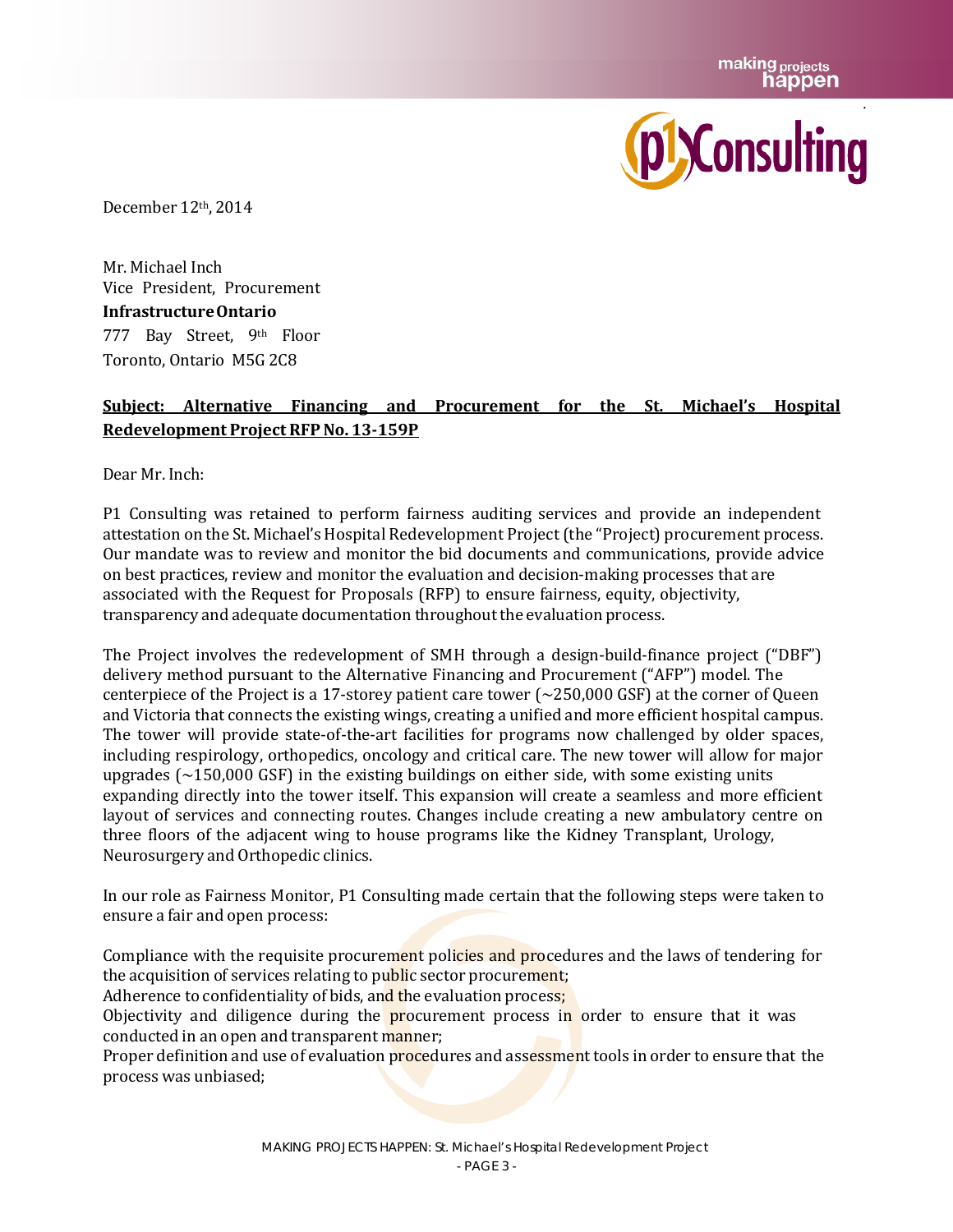Mr. Michael Inch December 12th, 2014 Page 2 of 2



- Compliance of project participants with strict requirements of conflict of interest and confidentiality during the procurement and evaluation processes;
- Security of information;
- Prevention of any conflict of interest amongst evaluators on the selection committee;
- Oversight to provide a process where all bidders were treated fairly.

The Fairness Monitor actively participated in the following steps in the process to ensure that fairness was maintained throughout:

- Project kick-off meeting;
- Review session of the draft RFP Documents;
- Commercially Confidential Meetings with the Proponents;
- Site and facility visits by the Proponents;<br>• Review of the RFP Addenda, Requests for
- Review of the RFP Addenda, Requests for Information (RFI) and Notices;
- Review of evaluation process and guideline; and
- Proposal receipt, bid evaluation and selection of the Negotiation Proponents.

As the Fairness Monitor for the **St. Michael's Hospital Redevelopment Project,** we certify that, at the time at which this report was prepared, the principles of fairness, openness, consistency and transparency have, in our opinion, been maintained throughout procurement process. Furthermore, no issues emerged during the process, of which we were aware, that would impair the fairness of this initiative.

Yours truly,

feld Newsome

Jill Newsome Lead Fairness Monitor

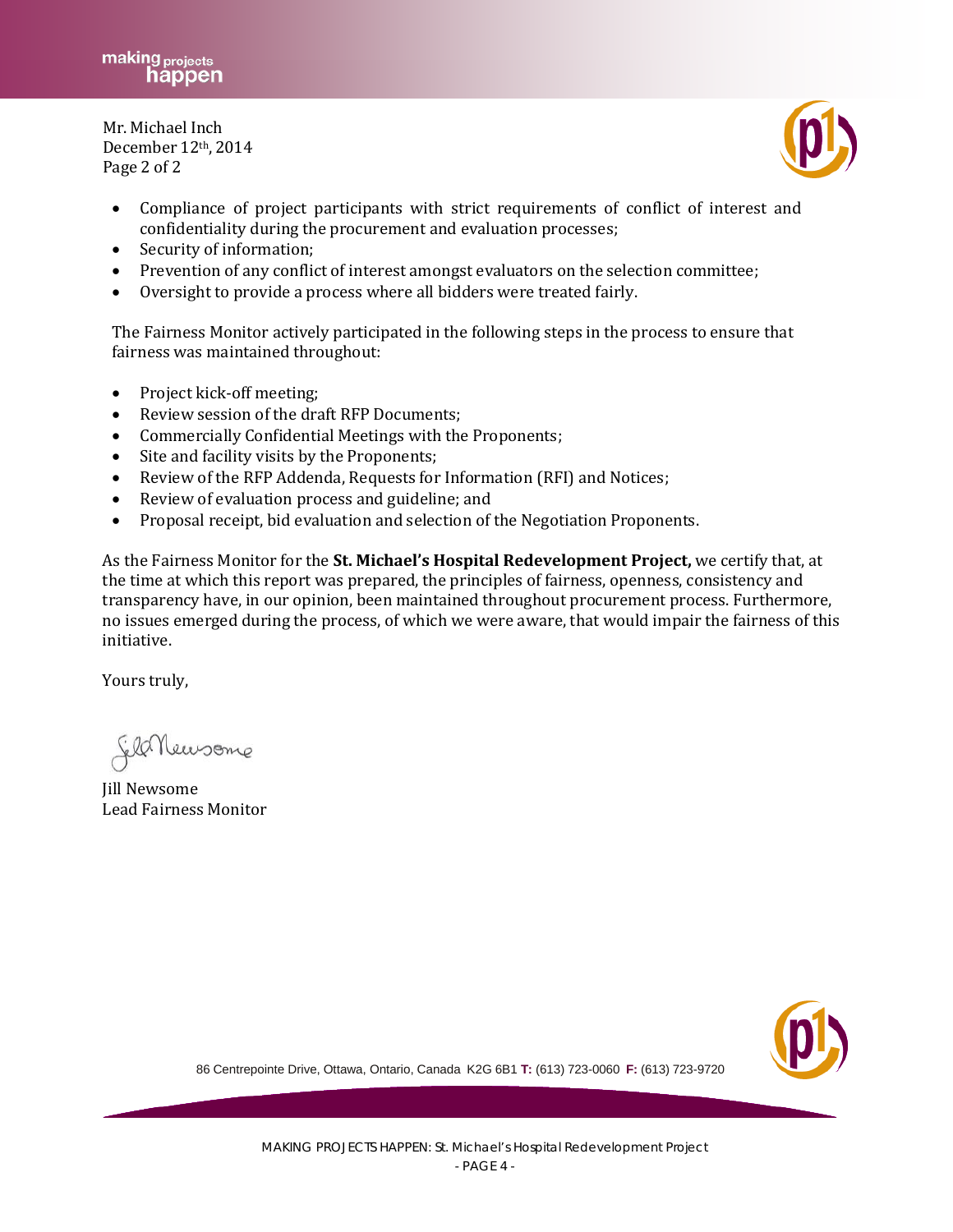## **Artist's concept of the St. Michael's Hospital Redevelopment Project**



*Courtesy of* Farrow Partnerships

#### **Project Highlights**

The project will include the design and construction of a new 17-storey patient care tower at the corner of Queen and Victoria Streets, and the renovation of approximately 150,000 square feet of existing space. The new Peter Gilgan Patient Care Tower wing has been specifically designed to care for critically ill patients and the renovations will provide a larger, more modern space, equipped to manage the hospital's current patient care volumes. The new space will include:

- five new purpose-built, state-of-the-art operating rooms designed to incorporate medical imaging equipment such as MRIs, CT scanners and X-rays;
- enlarged, state-of-the-art facilities for orthopedic surgery, oncology, coronary care and respirology; and
- expansion of the current Emergency Department.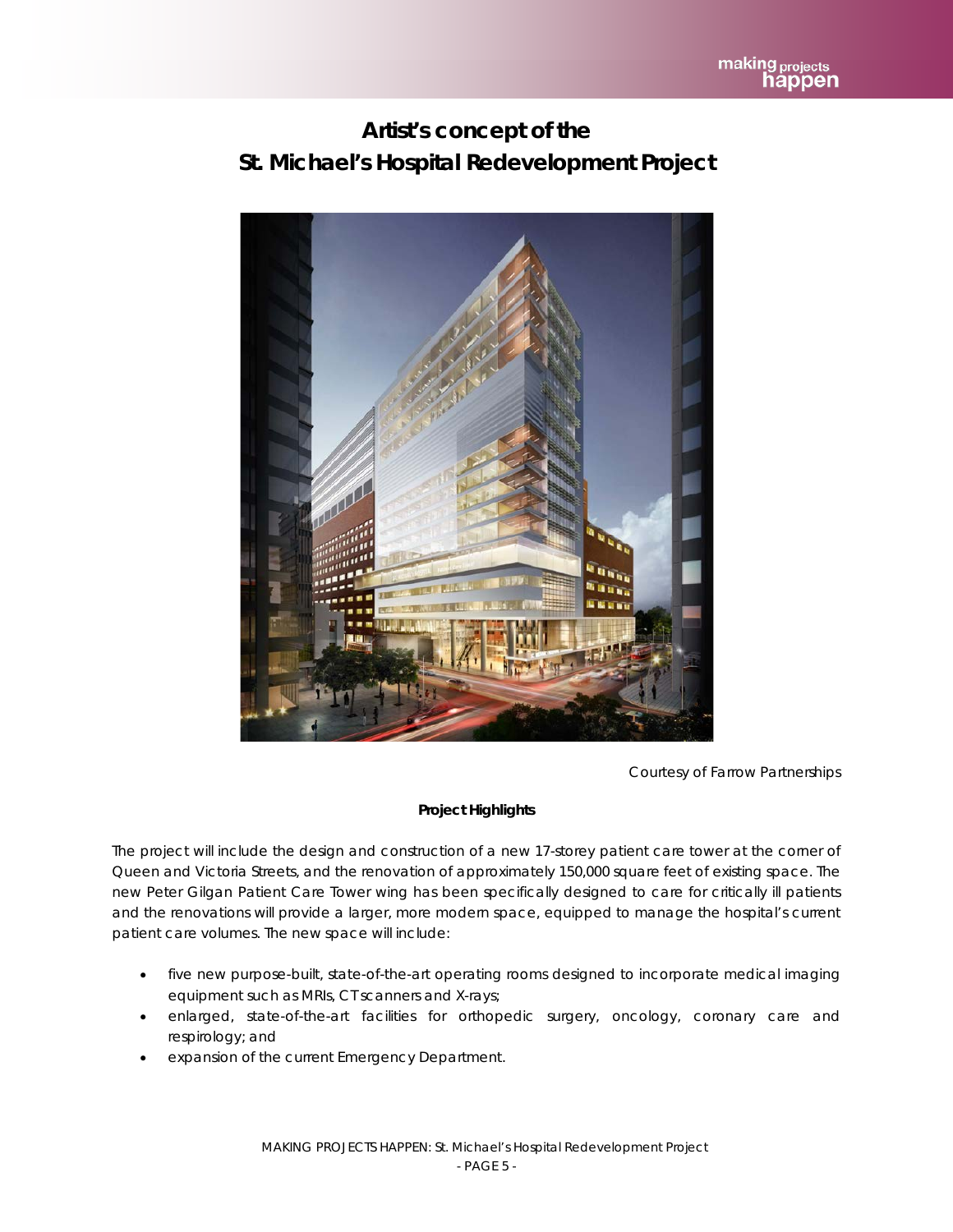# **Table of Contents**

© Queen's Printer for Ontario, 2015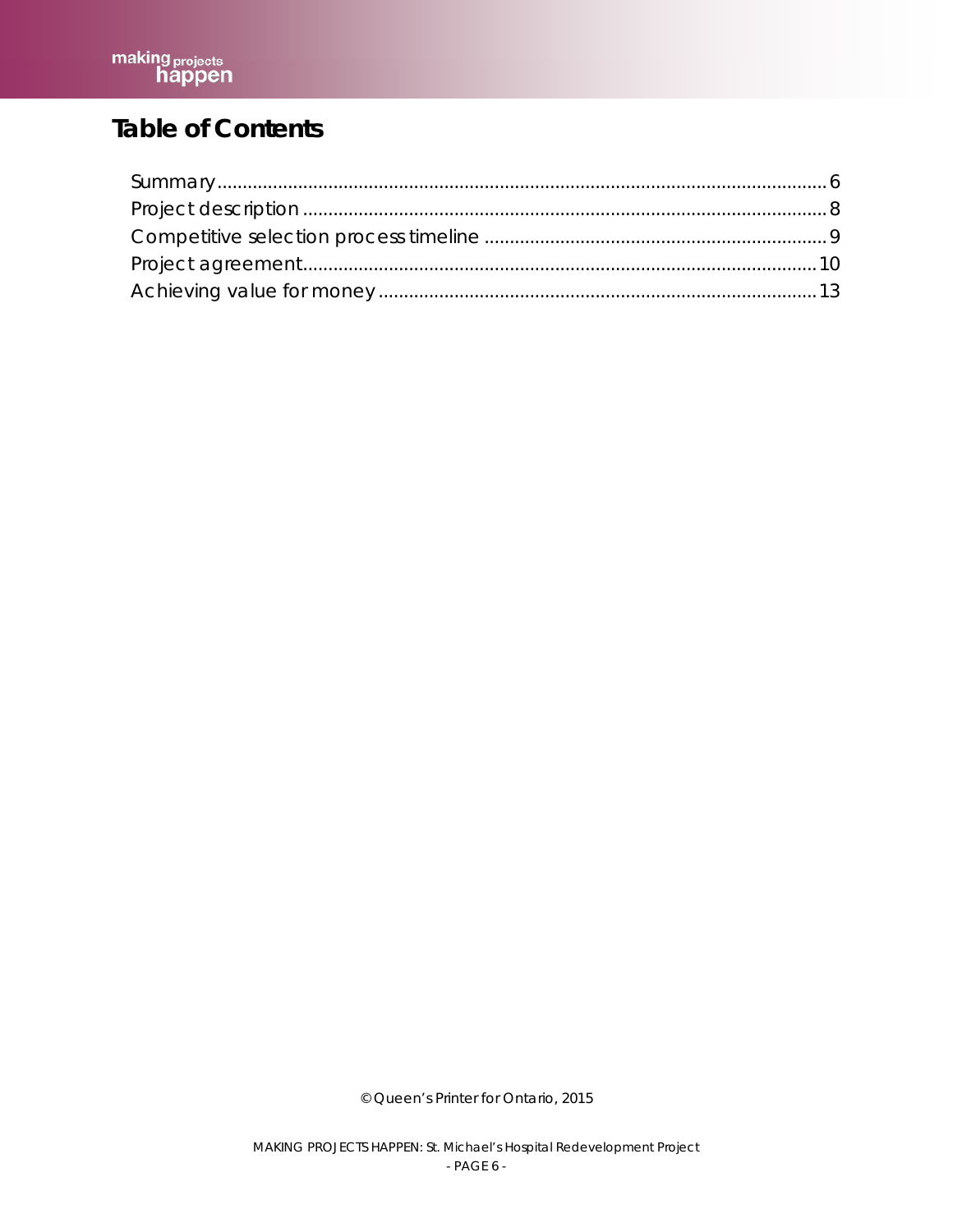### <span id="page-6-0"></span>**Summary**

The St. Michael's Hospital Redevelopment Project supports the Province of Ontario's long-term infrastructure plan to repair, rebuild and renew the province's roads and highways, bridges, public transit, schools and post-secondary institutions, hospitals and courthouses in communities across Ontario.

Infrastructure Ontario plays a key role in procuring and delivering infrastructure projects, on behalf of the Province. When Infrastructure Ontario was created, its mandate included using an Alternative Financing and Procurement (AFP) method to deliver large, complex infrastructure projects.

In June 2011, the Province expanded Infrastructure Ontario's role to deliver projects of various sizes, including ones suitable for an AFP delivery model, as well as other delivery models. The St. Michael's Hospital Redevelopment Project is being delivered under the Province's AFP model.

#### **The public sector retains ownership, control and accountability for the St. Michael's Hospital.**

The purpose of this report is to provide a summary of the project scope, the procurement process and the project agreement, and to demonstrate how value for money was achieved by delivering the St. Michael's Hospital Redevelopment Project through the AFP process.

The value for money analysis refers to the process of developing and comparing the total project costs under two different delivery models expressed in dollar values measured at the same point in time.

Value for money is determined by directly comparing the cost estimates for the following two delivery models:

| Model #1                   | Model #2                     |
|----------------------------|------------------------------|
| <b>Traditional project</b> | <b>Alternative Financing</b> |
| delivery                   | and Procurement              |
| (Public sector             |                              |
| comparator)                |                              |
| Total project costs that   | Total project costs          |
| would have been            | incurred by the public       |
| incurred by the public     | sector to deliver the        |
| sector to deliver an       | same infrastructure          |
| infrastructure project     | project with identical       |
| under traditional          | specifications using the     |
| procurement processes.     | AFP approach.                |

The cost difference between model #1 and model #2 is the estimated value for money for this project.



**The value for money assessment of the St. Michael's Hospital project indicates estimated cost savings of 20.7 per cent or \$91.5 million, by using the AFP approach in comparison to traditional delivery.**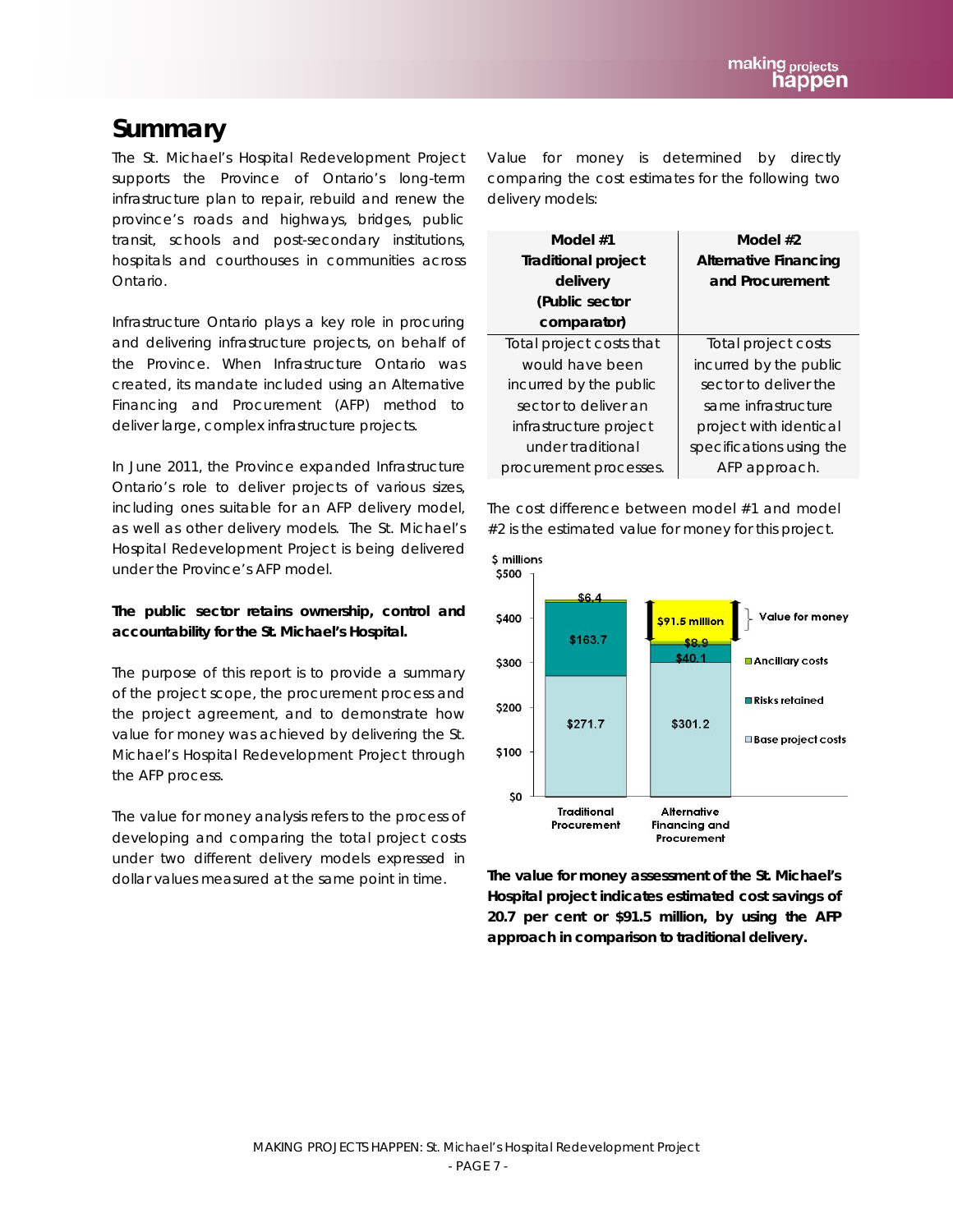#### making <sub>projects</sub> happen

Ernst & Young completed the value for money assessment of the St. Michael's Hospital project. Their assessment demonstrates projected cost savings of 20.7 per cent by delivering the project using the AFP model, versus what it would have cost to deliver the project using a traditional delivery model.

P1 Consulting acted as the Fairness Monitor for the project. They reviewed and monitored the communications, evaluations and decision-making processes associated with the St. Michael's Hospital project, ensuring the fairness, equity, objectivity, transparency and adequate documentation of the process. P1 Consulting certified that these principles were maintained throughout the procurement process (see letter on page 3).

Infrastructure Ontario is working with Ministry of Health and Long-Term Care to expand and renovate St. Michael's Hospital, which will remain publicly owned, controlled and accountable.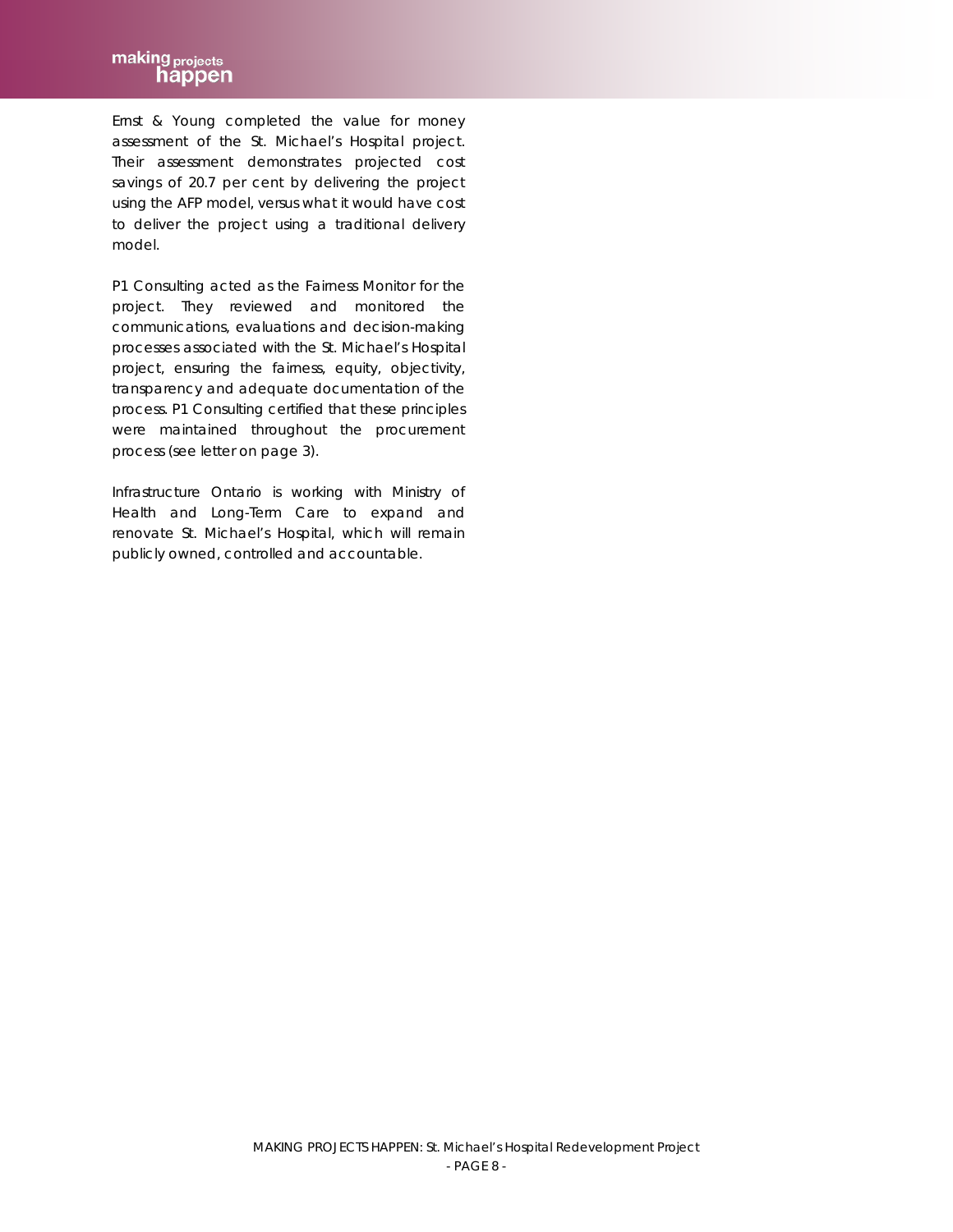# <span id="page-8-0"></span>**Project description**

#### *Background*

Ontario's public infrastructure projects are guided by the five principles set out in the provincial government's *Building a Better Tomorrow Framework,* which include:

- 1. public interest is paramount;
- 2. value for money must be demonstrable;
- 3. appropriate public control and ownership must be preserved;
- 4. accountability must be maintained; and
- 5. all processes must be fair, transparent and efficient.

#### **Project Scope**

The project will include the design and construction of a new 17-storey patient care tower at the corner of Queen and Victoria Streets, and the renovation of approximately 150,000 square feet of existing space. The new Peter Gilgan Patient Care Tower wing has been specifically designed to care for critically ill patients and with the renovations will

provide a larger, more modern space, equipped to manage the hospital's current patient care volumes. The new space will include:

- five new purpose-built, state-of-the-art operating rooms designed to incorporate medical imaging equipment such as MRIs, CT scanners and X-rays;
- enlarged, state-of-the-art facilities for orthopedic surgery, oncology, coronary care and respirology; and
- expansion of the current Emergency Department.

#### **Job Creation**

The project will help provide economic stimulus by creating and supporting hundreds of jobs. At the peak of construction, it is estimated that between 350 and 400 workers will be on site daily.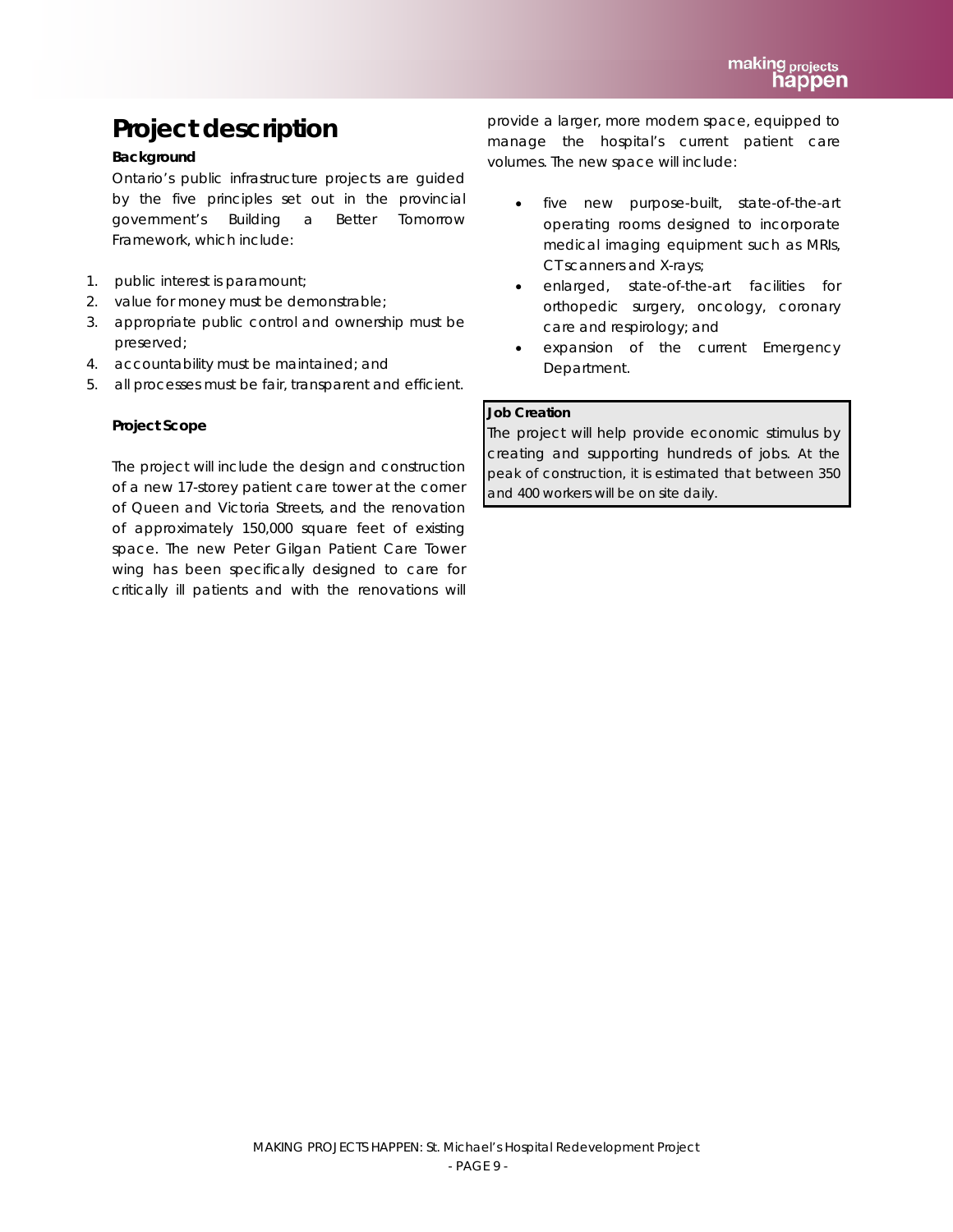#### making <sub>projects</sub> nappen

### <span id="page-9-0"></span>**Competitive selection process timeline**

The St. Michael's Hospital Redevelopment Project underwent an open, fair and transparent procurement process to design, build and finance the project and St. Michael's Partnership submitted the proposal which delivers the best value. The procurement stages for the project were as follows:

#### *December 7, 2012*

#### Request for Qualifications

In 2012, Infrastructure Ontario and St. Michael's Hospital issued a request for qualifications for the project, which resulted in three building teams being pre-qualified:

#### **St. Michael's Partnership**

- Bondfield Construction Company Limited
- NORR Limited / Farrow Partnership
- Rocklyn Capital Inc.

#### **Integrated Team Solutions**

- EllisDon Corporation
- Kasian Architecture
- EllisDon Capital Inc. / Fengate Capital Inc.

#### **PCL Partnerships**

- PCL Constructors Canada Inc.
- B+H Architects / Silver Thomas Hanley
- TD Securities Inc.

#### *August 2, 2013*

#### *Request for Proposals*

A request for proposals (RFP) was issued to the prequalified proponents, setting out the bid process and proposed project agreements to design, build, and finance the project.

#### *Proposal submission*

<span id="page-9-1"></span>The RFP period closed on May 21<sup>st</sup> 2014. Three proposals were received. The proposals were evaluated using the criteria set out in the RFP.

#### *Preferred proponent notification*

St. Michael's Partnership was selected as the successful RFP proponent based on predetermined criteria, including technical requirements such as project management and construction plan, works schedule, equipment procurement and coordination plan, transition and commissioning plan. Their selection was also based on operation plan, design requirements such as clinical functionality, general functionality, design quality and technical quality, as well as price and financial backing, in accordance with the evaluation criteria set out in the RFP.

#### *January 2015*

#### *Commercial and Financial Close*

A project agreement between St. Michael's Partnership and St. Michael's Hospital was announced.

#### *January 2015– fall 2019*

#### *Construction*

During the construction period, the builder's construction costs will be funded by its lenders in monthly instalments based on the construction program set out by Bondfield Construction.

Construction will be carried out in accordance with the project agreement. The project will be overseen by a joint building committee made up of representatives from Infrastructure Ontario and St. Michael's Hospital.

#### *Completion and payment*

St. Michael's Partnership will be paid using both an interim completion payment and substantial completion payment, which is expected in late 2019.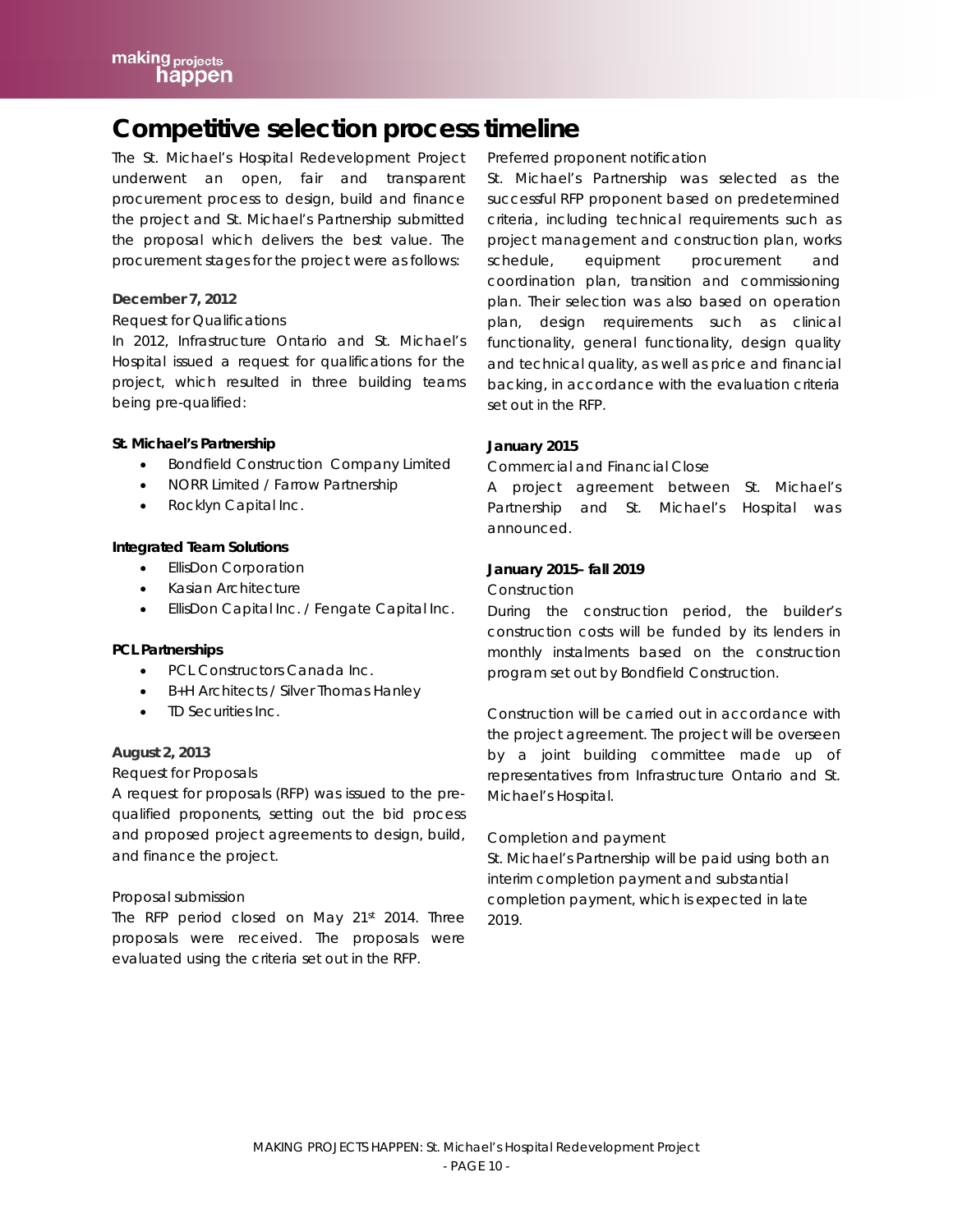## **Project agreement**

#### *Legal and commercial structure*

St. Michael's Hospital entered into a project agreement with St. Michael's Partnership, comprising approximately 57 months of construction. Under the terms of the project agreement, St. Michael's Partnership will:

- design and build the facility;
- finance the construction and capital costs of the new facility over the term of the project;
- obtain a third-party independent certification that the hospital is built according to specifications; and
- ensure that, at the end of the contract term, the building meets the conditions specified in the project agreement.

The province will make both an interim completion payment and substantial completion payment for the facility after interim completion and substantial completion have been achieved.

**St. Michael's Hospital will be publicly owned and controlled. The hospital will continue to be publicly funded and publicly administered – this is nonnegotiable for the Government of Ontario and more importantly, for the people of Ontario.**

#### *Construction and completion risk*

All construction projects have risks. Some project risks are retained in varying magnitude by the public sector. Examples of risks retained by the public sector under either the AFP or traditional model include planning, unknown site conditions, changes in law, public sector initiated scope change, and force majeure (shared risk).

Under the AFP model, some key risks that would have been retained by the public sector are contractually transferred to St. Michael's Partnership.

On a traditional project, these risks and resource availability can lead to cost overruns and delays. Examples of risks transferred to the private sector under the AFP project agreement include:

#### Construction price certainty

St. Michael's Partnership will finance and construct the new facility. St. Michael's Partnership will be paid using both an interim completion payment and substantial completion payment, which is expected in late 2019.

St. Michael's Partnership's payment may only be adjusted in very specific circumstances, agreed to in advance and in accordance with the detailed variation (or change order) procedures set out in the project documents.

#### Scheduling, project completion and delays

St. Michael's Partnership has agreed to reach substantial completion of the hospital by late 2019.

The construction schedule can only be modified in very limited circumstances, in accordance with the project agreement. St. Michael's Partnership's final payment will not commence until substantial completion (i.e., until it has completed building the new facility and it has been certified as complete by an independent consultant).

Costs associated with delays that are the responsibility of Bondfield Construction must be paid by St. Michael's Partnership.

#### Site conditions and contamination

St. Michael's Partnership accepted the site and the site conditions and shall not be entitled to make claims against the Province on any grounds relating to the site. Furthermore, St. Michael's Partnership is responsible for remediation of any contamination at the site that was disclosed in or could have been reasonably anticipated from the environmental report or any of the geotechnical reports, or that is caused by St. Michael's Partnership or any of its parties.

#### Development approvals

St. Michael's Partnership is responsible for applying, obtaining, maintaining, renewing and complying with all development approvals.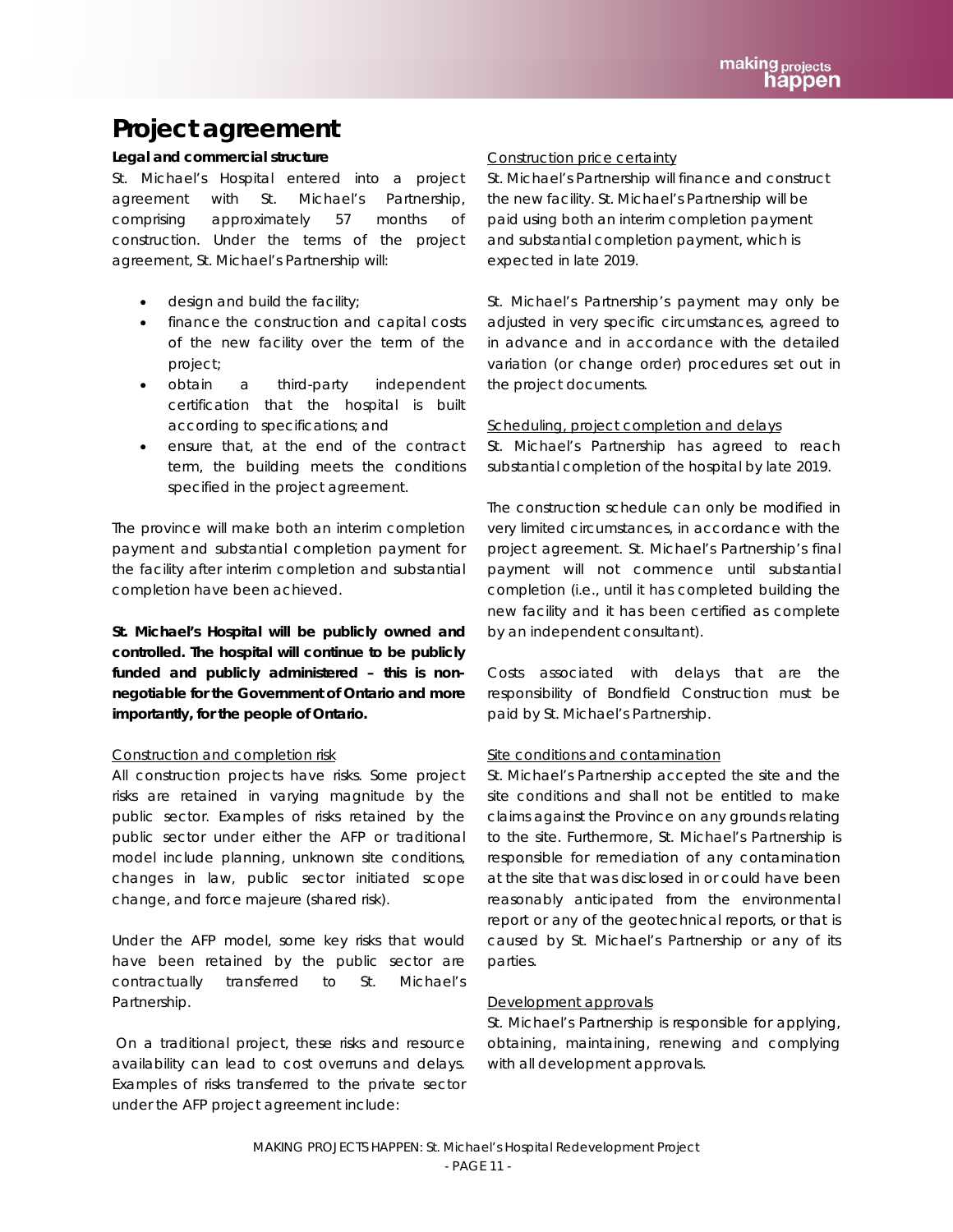#### making projects happen

#### Construction financing

St. Michael's Partnership is required to finance the construction of the project until the hospital is substantially complete. St. Michael's Partnership will be responsible for all increased financing costs should there be any delay in them reaching substantial completion. This shifts significant financial risk to St. Michael's Partnership in the case of late delivery.

#### Commissioning and facility readiness

St. Michael's Partnership must achieve a prescribed level of commissioning of the new facility at substantial completion and must co-ordinate the commissioning activity within the agreed-upon construction schedule. This ensures St. Michael's Hospital will receive a functional building facility at the time payments to St. Michael's Partnership commence. St. Michael's Partnership will work closely with St. Michael's Hospital to facilitate transition from other facilities.

#### Activity protocols

St. Michael's Partnership, St. Michael's Hospital and Infrastructure Ontario have established a schedule for project submittals taking into account the time for review needed by the compliance architect, jointly retained by Infrastructure Ontario and St. Michael's Hospital.

This protocol mitigates against St. Michael's Partnership alleging delay as a result of an inability to receive responses in a timely manner in the course of the work.

#### Change order protocol

In addition to the variation procedure set out in the project documents, Infrastructure Ontario's protocols set out the principles for any changes to the project work/scope during the construction period, including:

- requiring approval and processing of change orders from Infrastructure Ontario and St. Michael's Hospital;
- specifying the limited criteria under which variations will be processed and applied;
- timely notification of variations to Infrastructure Ontario;
- approval by Infrastructure Ontario for ownerinitiated scope changes; and
- approval by Infrastructure Ontario for any variation.

In addition to the transfer of the above key risks to St. Michael's Partnership under the project documents, the financing arrangement entered into between St. Michael's Partnership and its lenders ensures that the project is subject to additional oversight, which may include:

- an independent budget review by a third-party cost consultant;
- monthly reporting and project monitoring by a third-party cost consultant; and
- the requirement that prior approval be secured for any changes made to the project budget in excess of a pre-determined threshold.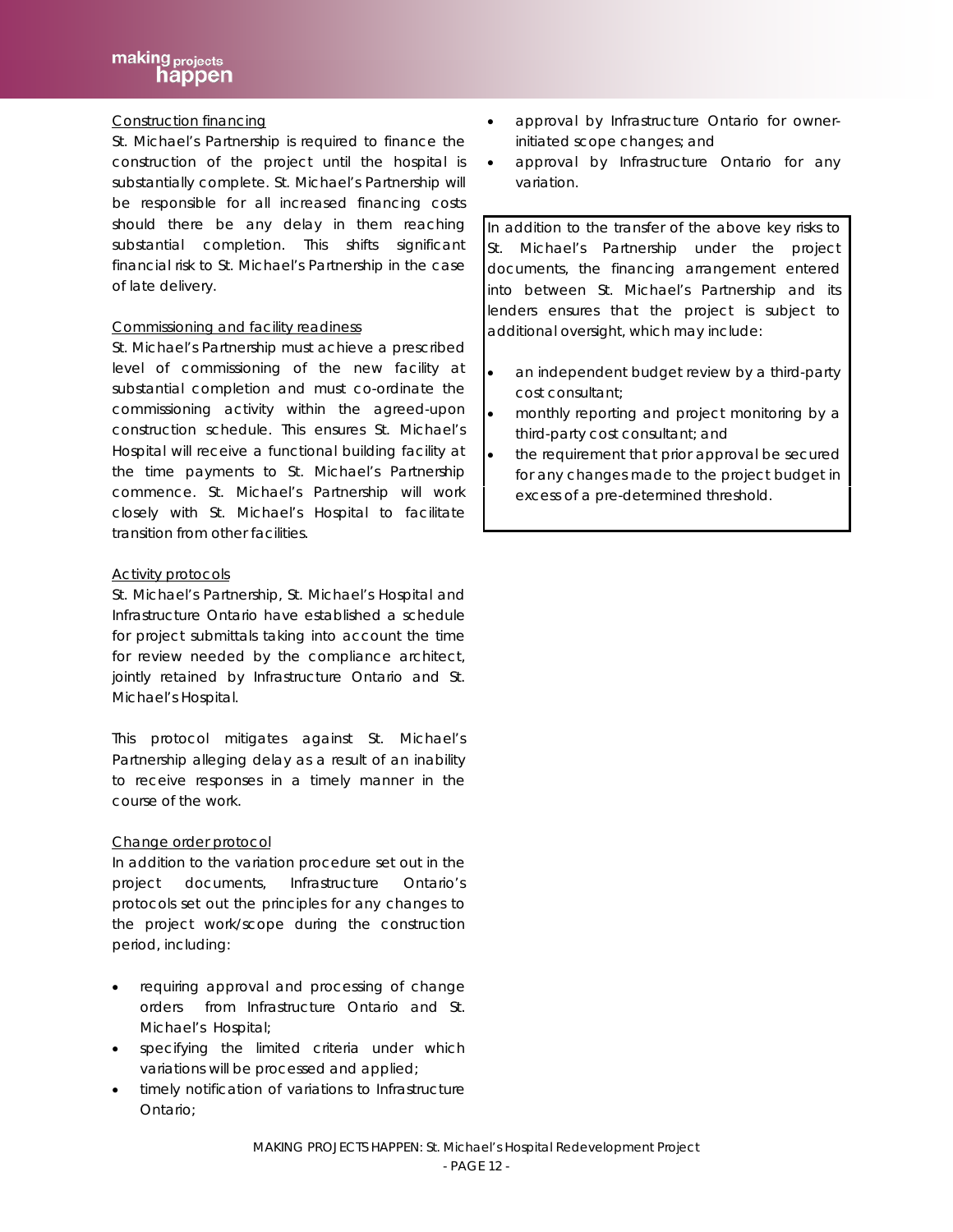# <span id="page-12-0"></span>**Achieving value for money**

For the St. Michael's Hospital project, Ernst & Young's value for money assessment demonstrates a projected cost savings of 20.7 per cent, or \$91.5 million, by using the Alternative Financing and Procurement approach, as compared to the traditional procurement approach.

Ernst & Young was engaged by Infrastructure Ontario to independently assess whether – and, if so, the extent to which – value for money will be achieved by delivering this project using the AFP method. Their assessment was based on the value for money assessment methodology outlined in *Assessing Value for Money: A Guide to Infrastructure Ontario's Methodology*, which can be found at [www.infrastructureontario.ca.](http://www.infrastructureontario.ca/) The approach was developed in accordance with best practices used internationally and in other Canadian provinces, and was designed to ensure a conservative, accurate and transparent assessment. Please refer to the letter from Ernst & Young on page 2.

#### *Value for money concept*

The goal of the AFP approach is to deliver a project on time and on budget and to provide real cost savings for the public sector.

The value for money analysis compares the total estimated costs, expressed in today's dollars and measured at the same point in time, of delivering the same infrastructure project under two delivery models - the traditional delivery model (public sector comparator or "PSC") and the AFP model.

| Model #1<br>Traditional project delivery<br>(Public sector comparator) | Model $#2$<br>Alternative Financing and<br>Procurement |
|------------------------------------------------------------------------|--------------------------------------------------------|
| Total project costs that                                               | Total project costs incurred                           |
| would have been incurred                                               | by the public sector to                                |
| by the public sector to                                                | deliver the same                                       |
| deliver an infrastructure                                              | infrastructure project with                            |
| project under traditional                                              | identical specifications                               |
| procurement processes.                                                 | using the AFP approach.                                |

The cost difference between model #1 and model #2 is referred to as the value for money. If the total cost to deliver a project under the AFP approach (model #2) is less than the total cost to deliver a project under the traditional delivery approach (model #1), there is said to be positive value for money. The value for money assessment is completed to determine which project delivery method provides the greatest level of cost savings to the public sector.

The cost components in the VFM analysis include only the portions of the project costs that are being delivered using AFP. Project costs that would be the same under both models, such as land acquisition costs, furniture, fixtures and equipment, are excluded from this VFM calculation.

The value for money assessment is developed by obtaining detailed project information and input from multiple stakeholders, including internal and external experts in project management and construction project management. Components of the total project costs under each delivery model are illustrated below:

**The VFM assessment of the St. Michael's Hospital project indicates estimated cost savings of 20.7 per cent, or \$91.5 million, by using the AFP approach in comparison to traditional delivery.**



It is important to keep in mind that Infrastructure Ontario's value for money calculation methodology does not attempt to quantify a broad range of qualitative benefits that may result from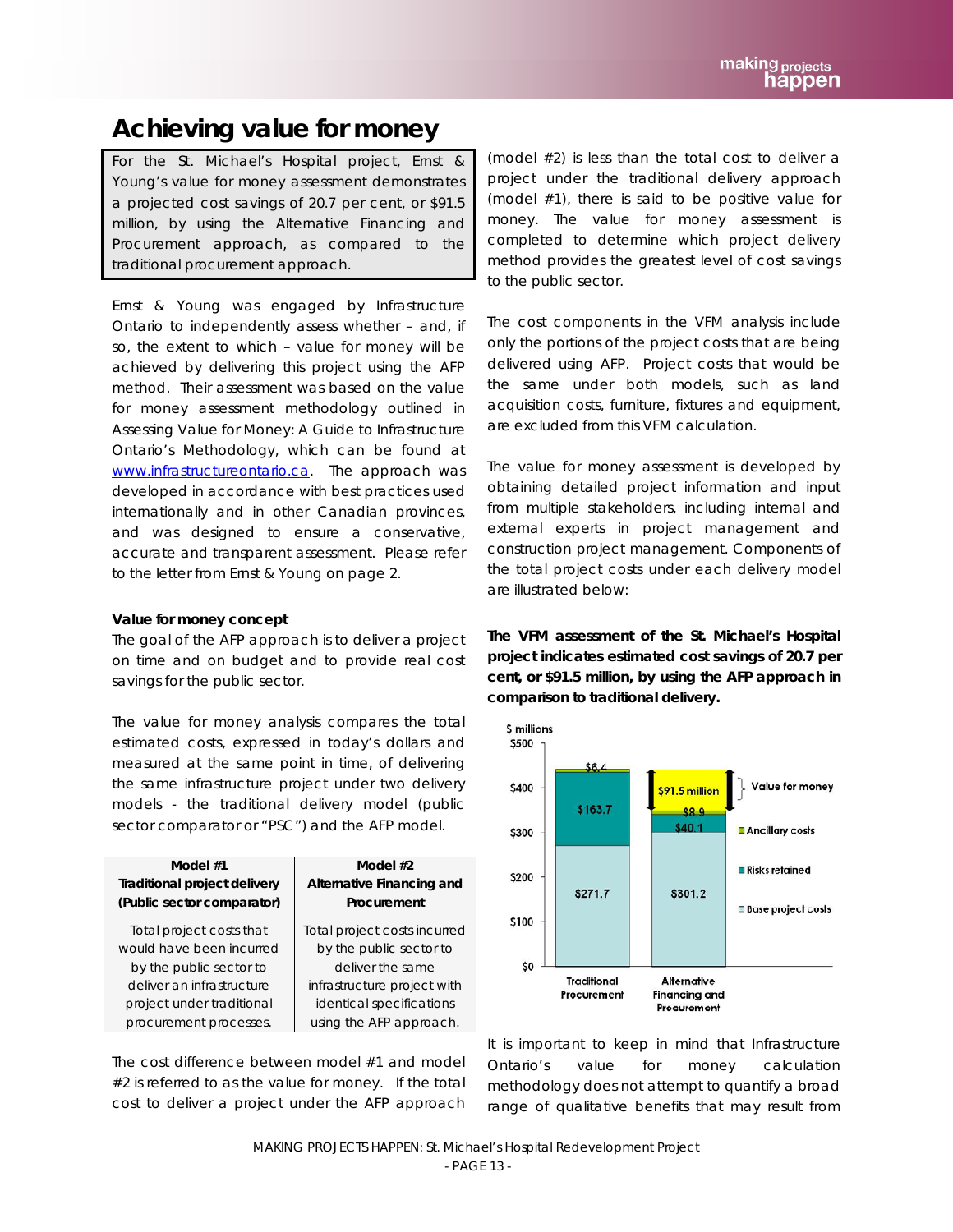using the AFP delivery approach. For example, the use of the AFP approach will more likely result in a project being delivered on time and on budget. The benefits of having a project delivered on time cannot always be accurately quantified.

These qualitative benefits, while not expressly quantified in this value for money analysis, are additional benefits of the AFP approach that should be acknowledged*.* 

#### *Value for money analysis*

For a fair and accurate comparison, the traditional delivery costs and AFP costs are present-valued to the date of financial close to compare the two methods of delivering a design, build, finance and maintain project at the same point in time. It is Infrastructure Ontario's policy to use the current public sector rate of borrowing for this purpose to ensure a conservative and transparent analysis. For more information on how project costs are timevalued and the value for money methodology, please refer to *Assessing Value for Money: A Guide to Infrastructure Ontario's Methodology*, which is available online at www.infrastructureontario.ca.

#### *Base costs*

Base project costs are taken from the price of the contract signed with St. Michael's Partnership and include all construction and financing costs. The base costs between AFP and the traditional delivery model mainly differ as follows:

- 1. Under the AFP model, the private party charges an additional premium as compensation for the risks that the public sector transfers to them under the AFP project documents. In the case of traditional delivery, the private party risk premium is not included in the base costs as the public sector retains these risks.
- 2. The financing rate that the private sector is charged under AFP is higher than the financing rate of the public sector and is not included in the traditional delivery base costs.

In the case of the AFP model, the base costs are extracted from the price agreed among the parties under the project agreement. For the St. Michael's Hospital project, these were \$301.2 million.

If the traditional model had been used for the St. Michael's Hospital project, base costs are estimated to be \$271.7 million.

#### *Risks retained*

Historically, on traditional projects, the public sector had to bear costs that go beyond a project's base costs.

Project risks are defined as potential adverse events that may have a direct impact on project costs. To the extent that the public sector retains these risks, they are included in the estimated project cost.

The concept of risk transfer and mitigation are keys to understanding the overall value for money assessment. To estimate and compare the total cost of delivering a project under the traditional delivery versus the AFP method, the risks borne by the public sector (which are called "retained risks") should be identified and accurately quantified.

Comprehensive risk assessment not only allows for a detailed value for money analysis, but also helps Infrastructure Ontario and the public-sector sponsors to determine the party best able to manage, mitigate and/or eliminate the project risks and to appropriately allocate those risks under the project documents.

Under the traditional delivery method, the risks retained by the public sector are significant. As discussed on pages 11-12, the following are examples of risks retained by the public sector under the traditional delivery method that have been transferred under the project agreement to St. Michael's Partnership:

- design compliance with the output specifications;
- construction price certainty;
- scheduling, project completion and potential delays;
- design co-ordination;
- site conditions and contamination;
- development approvals;
- construction financing;
- schedule contingency;
- commissioning and facility readiness; and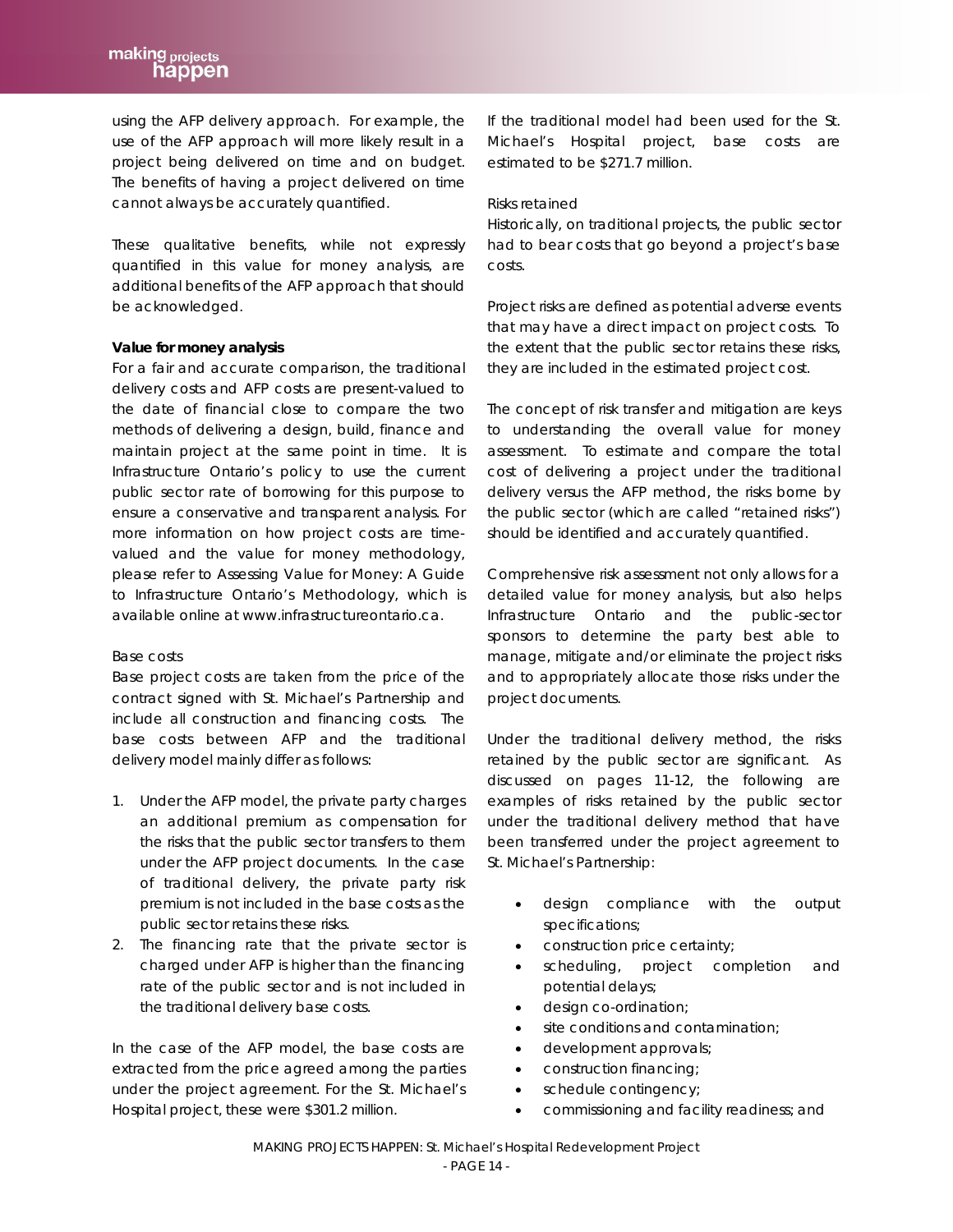activity protocols.

Examples of these risks include:

- *Design coordination/completion:* Under the AFP approach, the builder is responsible for design coordination activities to ensure that the facility is constructed in full accordance with the design in the project agreement. The builder is responsible for inconsistencies, conflicts, interferences or gaps in these design documents, particularly in the plans drawings and specifications; and for design completion issues that are specified in these design documents but erroneously left out in the drawings and specifications.
- *Scheduling, project completion and delays:* Under the AFP approach, the builder has agreed that it will provide the facility for use by St. Michael's Hospital by a fixed date and at a pre-determined price. Therefore, any extra cost (financing or otherwise) incurred as a result of a schedule overrun caused by the builder will not be paid by the province, thus providing the builder a clear motivation to maintain the project's schedule. Further oversight includes increased upfront due diligence and project management controls imposed by the builder and the builder's lender.

Infrastructure Ontario retained an experienced, third-party construction consulting firm, Altus Helyar, to develop a template for assessing the project risks that the public sector relinquishes under AFP compared to the traditional approach. Using data from actual projects as well as its own knowledge base, the firm established a risk profile under both approaches for infrastructure facilities.

It is this generic risk matrix that has been used for validating the risk allocation for the specific conditions of the hospital project.

Using the AFP model reduces these risks to the public sector. For example, had this project been delivered using the traditional approach, design coordination risks that arise would be carried out through a series of change orders issued during construction. Such change orders would, therefore, be issued in a non-competitive environment, and would typically result in a significant increase in overall project costs for the public sector.

The added due diligence brought by the private party's lenders, together with the risk transfer provisions in the project documents result in overall cost savings as these transferred risks will either be better managed or completely mitigated by St. Michael's Partnership .

A detailed risk analysis of the project concluded that the average value of project risks retained by the public sector under traditional delivery is \$163.7 million. The analysis also concluded that the average value of project risks retained by the public sector under the AFP delivery model decreases to \$40.1million.

For more information on the risk assessment methodology used by Infrastructure Ontario, please refer to Altus Helyar's Risk Assessment Template, available at [www.infrastructureontario.ca.](http://www.infrastructureontario.ca/)

#### *Ancillary costs*

There are significant ancillary costs associated with the planning and delivery of a large complex project that vary depending on the project delivery method.

For example, there are costs related to each of the following:

- *Project management:* These are essentially fees to manage the entire project. Under the AFP approach, these fees will also include Infrastructure Ontario costs.
- *Transaction costs:* These are costs associated with delivering a project and consist of legal, fairness and transaction advisory fees. Architectural and engineering advisory fees are also incurred to ensure the facility is being designed and built according to the output specifications.